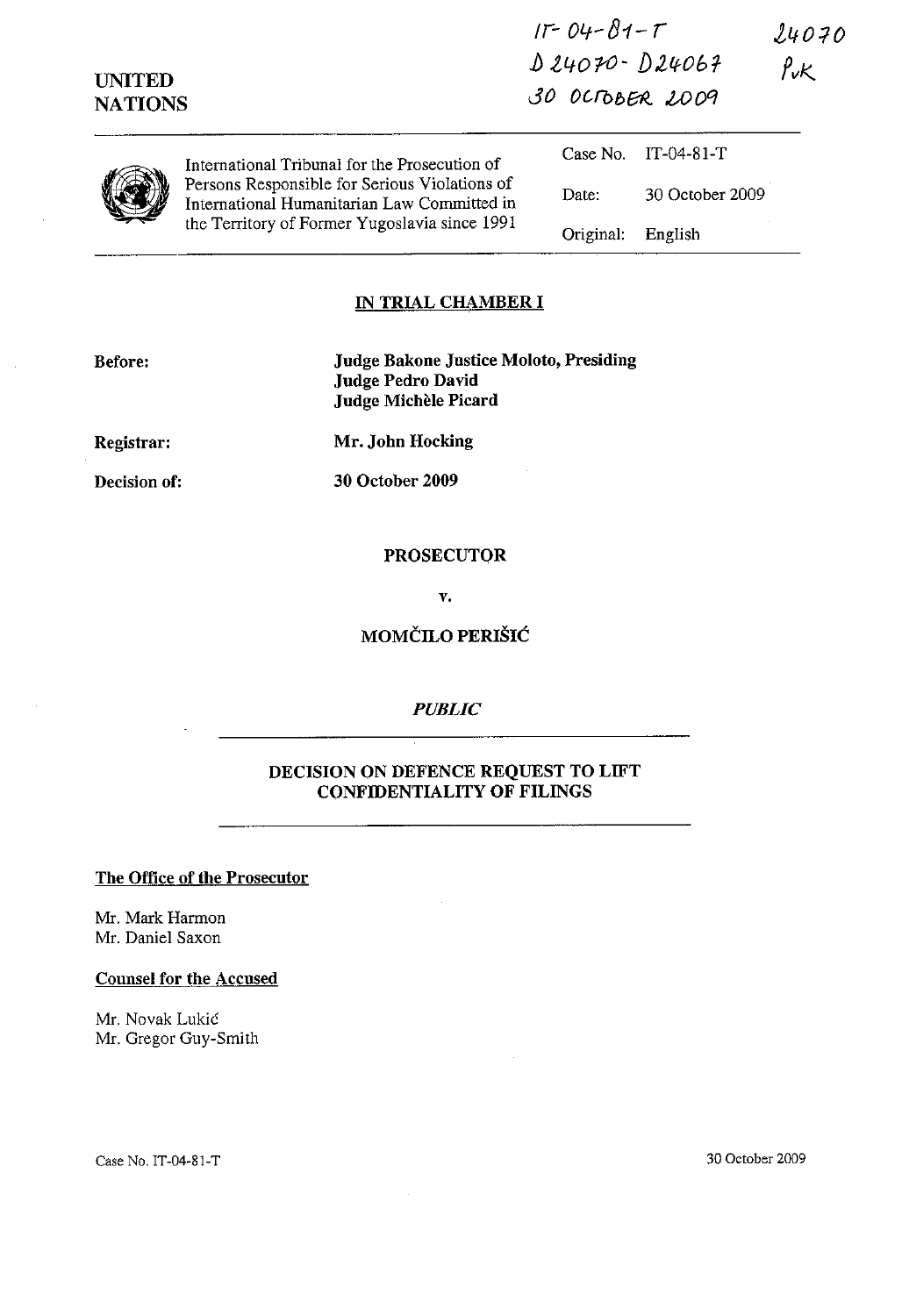$24069$ 

**TRIAL CHAMBER I** ("Trial Chamber") of the International Tribunal for the Prosecution of Persons Responsible for Serious Violations of International Humanitarian Law Committed in the Territory of the former Yugoslavia since 1991 (''Tribunal'') is seised of the "Notice Pursuant to Rule 94 *bis* with Regard to Prosecution Witness Mungo Melvin and Request to Lift Confidentiality of Filings", filed publicly by the Defence on 19 October 2009 ("Request"), and hereby renders its Decision.

# **I. PROCEDURAL HISTORY**

1. On 21 October 2Q09, the Trial Chamber decided in its "Decision on Mungo Melvin's Status as an Expert" ("Expert Qualification Decision") to defer a ruling on lifting the confidential status of filings related to Major General Melvin (collectively, "Confidential Filings")<sup>1</sup> until the Prosecution had been given a chance to respond to the Request.<sup>2</sup> The Prosecution confidentially filed its "Prosecution Response to Defence Request to Lift Confidentiality of Filings" ("Response") on 22 October 2009.

## **11. SUBMISSIONS**

### A. **Defence**

2. The Defence requests that the confidentiality of the motions and decisions on this matter be lifted, save for the annexes to the Initial Motion dealing with internal Prosecution witness records.<sup>3</sup>

## **B. Prosecution**

3. In its Response, the Prosecution objects to changing the confidential status of the Initial Motion and Addendum in its entirety, as well as a single phrase in the Substitution Decision

<sup>&</sup>lt;sup>1</sup> The confidential documents are: Prosecution Motion to Substitute Expert Witness with Annexes A and B, 19 August 2009 ("Initial Motion"); Prosecution's Addendum to Motion to Substitute Expert Witness with Annexes A and B, 7 September 2009 ("Addendum") (collectively, the "Original Motion"); Response to Prosecution's Addendum to Motion to Substitute Expert Witness, 11 September 2009 ("Original Motion Response"); Decision on Prosecution's Motion to Substitute Expert Witness, 17 September 2009 ("Substitution Decision"); Motion for Reconsideration of Trial Chamber Decision Regarding Substitution of Prosecution Expert Witness, 25 September 2009 ("Reconsideration Motion"); Prosecution's Response to Defence Motion for Reconsideration of Trial Chamber Decision Regarding Substitution of Prosecution Expert Witness', 29 September 2009 ("Reconsideration Response"); Decision on Motion for Reconsideration of Trial Chamber Decision Regarding Substitution of Prosecution Expert Witness, 1 October 2009 ("Reconsideration Decision"); Prosecution's Submission of Expert Report of Major General Mungo Melvin OBE with Annexes A and B, 12 October 2009 ("Submission"). The Request and Expert Qualification Decision were filed publicly. On 26 October 2009, the Defence confidentially filed its "Response to Prosecution Motion for Leave to File A Tenth Supplemental Rule 65 *Ter* Exhibit List and Request to Tender Certain Exhibits from the Bar Table, With Annex A, Regarding Exhibits for Mungo Melvin" ("Melvin Exhibit Response"). As the Melvin Exhibit Response was confidentially filed by the Defence after the Request, the Trial Chamber presumes that this filing is not covered by the Request.

<sup>2</sup>Expert Qualification Decision, para. 9.

<sup>3</sup> Request, para. 6.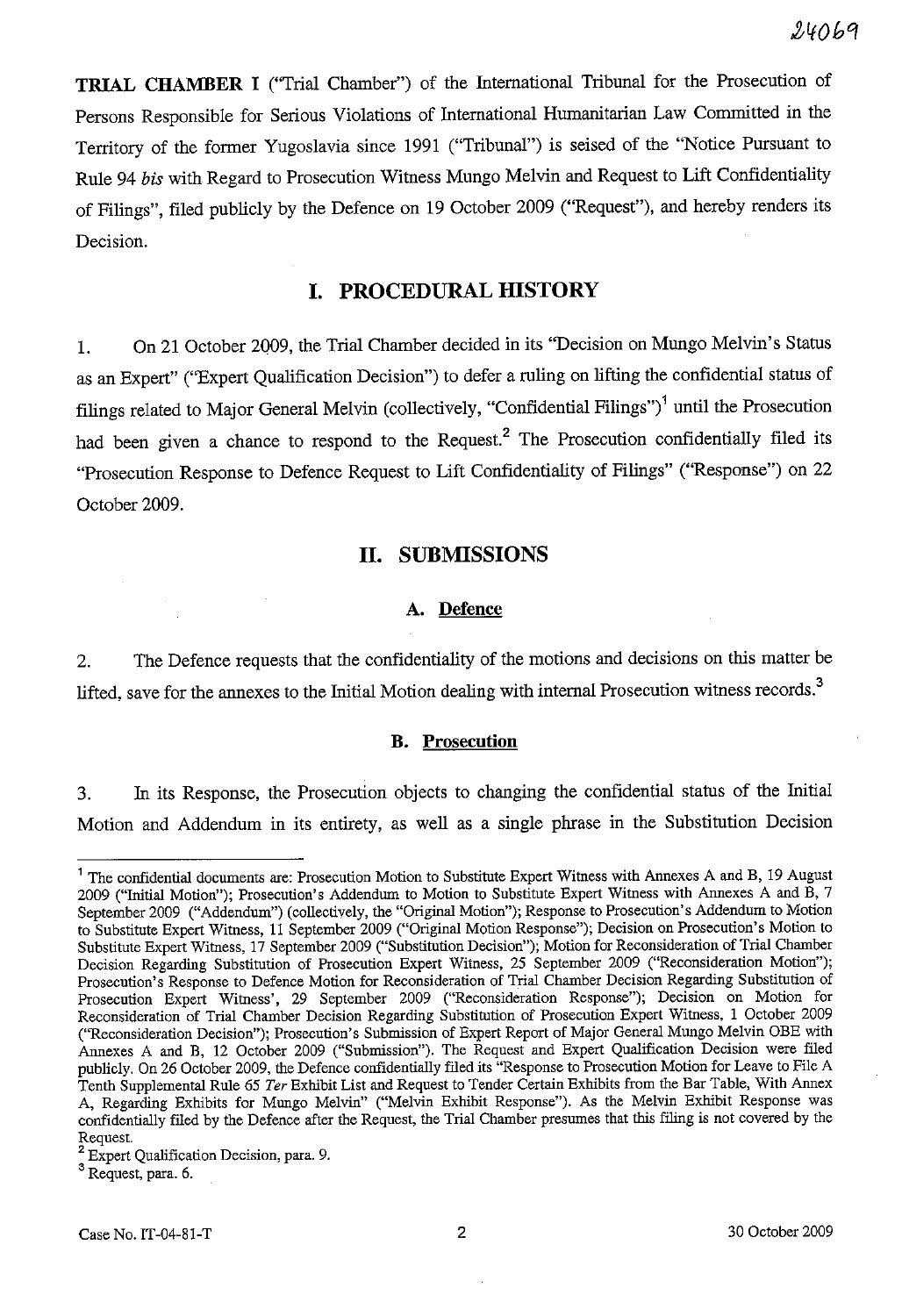("Protected Phrase").<sup>4</sup> The Prosecution justifies keeping these pleadings confidential on grounds they include internal OTP communications, relate to personal information of some witnesses and would undermine states' cooperation with the Tribunal.<sup>5</sup> The Prosecution does not oppose the Defence request with regard to the remaining Confidential Filings.<sup>6</sup>

## **Ill. DISCUSSION**

4. The Trial Chamber recalls the general importance of maintaining the public character of proceedings in accordance with Articles 20(4) and 21(2) of the Tribunal's Statute. The Trial Chamber is persuaded that the confidential status of the litigation concerning the admission of the Report is generally unwarranted. The Prosecution has however shown good cause in protecting release of their internal deliberations and requests for state cooperation on sensitive matters; therefore, the Trial Chamber retains confidential status on the Initial Motion and Addendum in their entirety. The Trial Chamber also deems it appropriate to lift the confidentiality of the Substitution Decision once it has been redacted.<sup>7</sup>

Case No. IT-04-81-T 3 30 October 2009

**<sup>4</sup> Response, para, 10. The Protected Phrase in the Substitution Decision is the one following the comma in the first**  sentence of paragraph 10.

<sup>5</sup> **Response, paras 8-9.** 

**<sup>6</sup> Response, para. 1.** 

**<sup>7</sup> The Trial Chamber will file a redacted Substitution Decision in due course.**